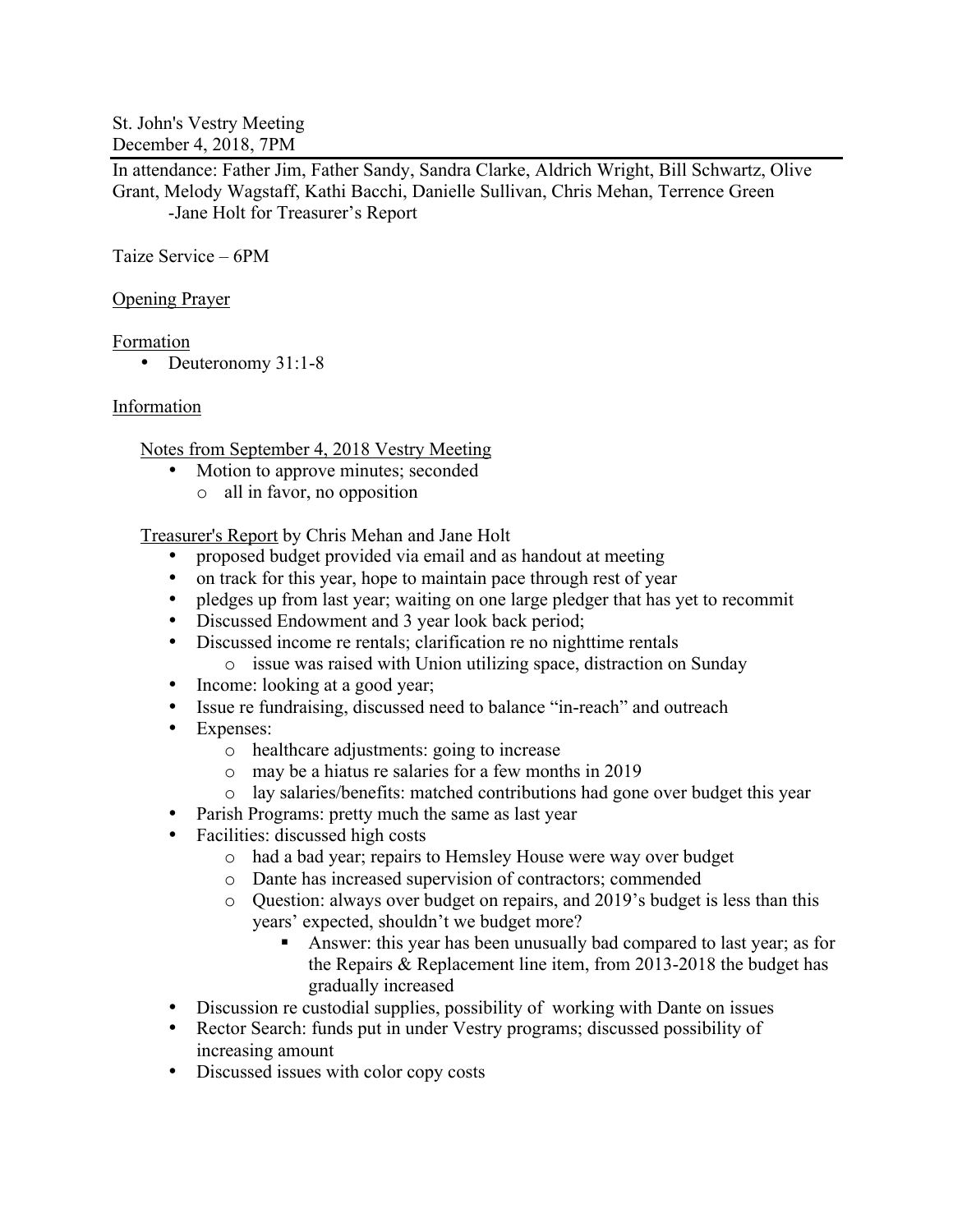- Outreach: question as to why budget was decreased; response was that it was never fully used; clarification/reminder of motion that was approved a few months ago where the remainder of the outreach budget would be donated to Haiti program
	- o discussed non-Haiti outreach programs; suggestion that outreach line items shouldn't be lumped
	- o request made to have \$4,000-\$5,000 budget for Outreach
- Discussed shifting of funds in budget from Capital Expenditures
- Next Steps:
	- o hopefully more numbers by January
	- o agreed to have further discussions via email and to vote/ratify budget at January 8, 2019 Vestry meeting

Notes from November 6, 2018 Vestry Meeting

- Motion to approve minutes; seconded
	- o all in favor, no opposition

Update on the Christmas Show by Sandra Clark

- show this Sunday 12/9; boy scouts on board, just not able to provide lunch
- lots of children participating in show but not enough adults
	- o Father Sandy to help find volunteers
- Dante planning to have a tent for animals in case it snows

Nominating Committee Report by Melody Wagstaff

- meeting re-cap; discussed prospective Vestry members
- discussed issue if potential nominee isn't officially a member yet
- suggestion that Junior Warden candidate have experience on Vestry
- discussed Treasurer position and not wanting to lose continuity;
	- o possibility of amending bylaws;
	- o would need to be done at annual meeting
	- o Father Sandy to put something in writing and present it to the Vestry by next meeting
		- $\overline{3}$  year cycle: 1st year as 2<sup>nd</sup> seat, 2<sup>nd</sup> year alone, 3<sup>rd</sup> year training up
- need a slate by next meeting;
- re Foundation: discussion re Fr. Sandy taking over Fr. Jim's place on Foundation; needs to be decided by others beyond Jim and Sandy

Report on Meeting with Canon for Mission Leadership, the Rev. Lee Ann Tolzmann & Bishop Laura by Terrence and Chris

- discussion re Rev. LeAnn and Bishop Laura's suggestion re considering a provisional priest in charge for St. John's
	- o discussed differences between provisional priest in charge and an interim priest; pros and cons were voiced
	- o discussed timeline for both options; role of diocese re these options
	- o discussed what works best for parish of this size/nature
- No candidates for interim priest provided at meeting; discussed concerns re timing
- Information was shared; no decision was made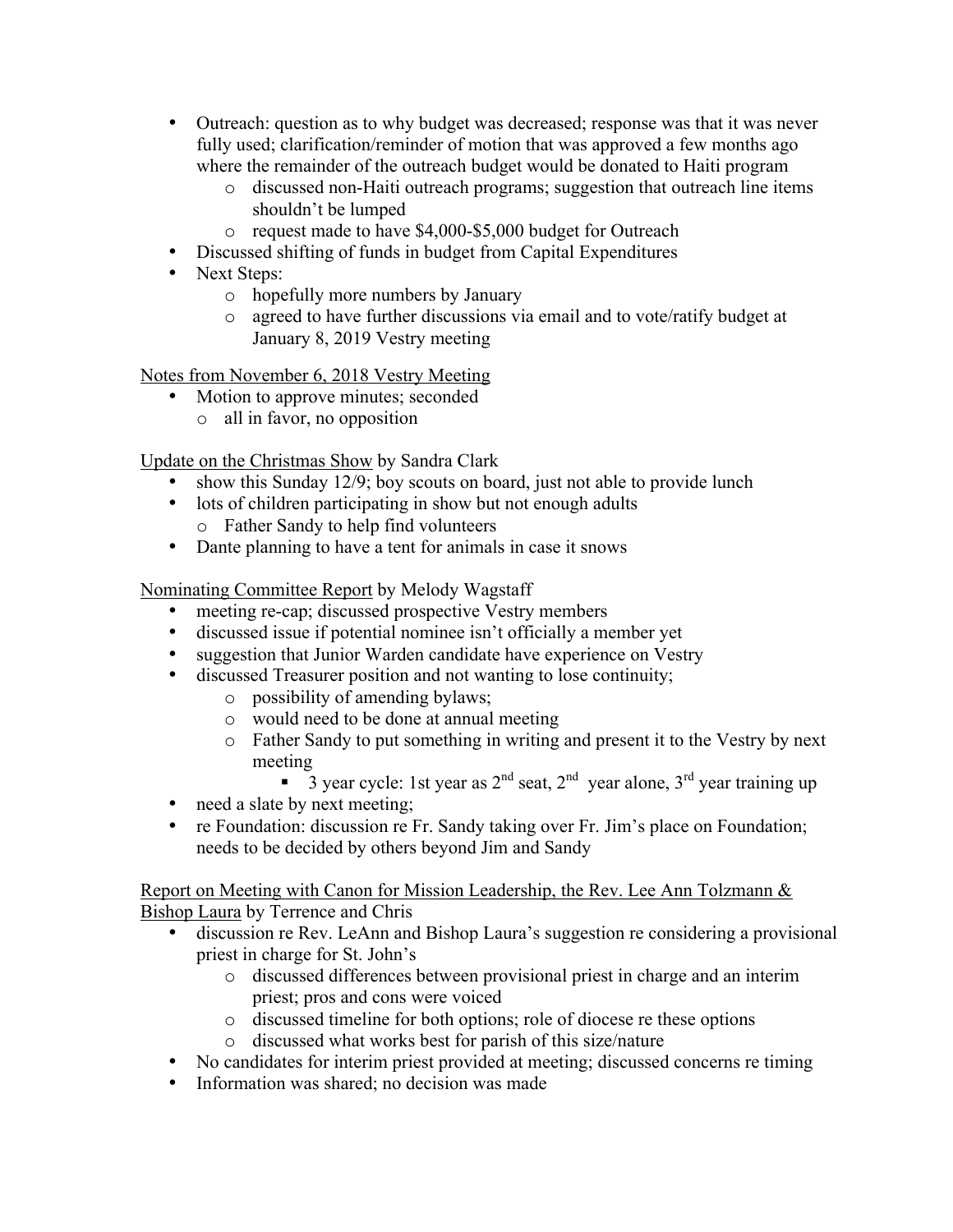• Rev. LeeAnn Tolzmann to be at next Vestry meeting on Jan.  $8<sup>th</sup>$ ; will speak with Congregation on Feb.  $3<sup>rd</sup>$ 

# Operations Report

- handout: report from Ron Bacchi re ongoing work on roof; stayed under budget
- handout: November 23, 2018 proposal:
	- o after final review of work that's been done, listed 4 additional pieces that still need to be done to make things safe, dry and complete
	- o total: \$4,850
- discussion re acting in preventative mode as opposed to emergency; commending Ron
- Motion: to approve additional work by Master Roofers & Restoration in the amount of \$4,850; seconded
	- o Discussion: Chris wants to look at how much spent so far, but probably OK
	- o discussion re liability;
	- o work not fully "done": done for this year, but there may be other work that will need to be completed
		- ! those tasks do not have to be completed in 2019, money can be set aside for 2020
	- o All in favor, no opposition

Building a Permanent Wall to Separate the "Parlor" from the Conference Room as an Office for the Associate Rector on the Main Floor

- Fr. Sandy sent proposal to Executive Committee;
- rationale to move downstairs: some people cannot make it up the stairs, imperative that he be downstairs during transition period
- issues with sound; sound foam, a permanent wall needed
- two bids: \$1,000; Ron Bacchi bid \$400 (volunteer labor and supplies)
- Executive Committee, who has the authority, approved the \$400 contract

New Consecration Sunday Pledge Results to Date

- few more pledges coming in; continues to monitor
- Payment re Consecration Sunday: provided though fund under Fr. Jim's control, from a onetime gift to parish that wanted Fr. Jim to choose how it was used for benefit of parish
	- $\circ$  Fr. Jim to provide remainder of funds to Haiti ( $\sim$ \$6,000)
- food provided for Vestry dinner: donated
- no hit on budget; amount of good will received in response was well worthwhile

Sexton Report of Checklist of Maintenance & Cleaning

- received by email and provided as a handout at meeting; for Vestry's information
- meeting with Father Jim, Dante and Liz to discuss an ongoing check list of tasks that are done
	- o Fr. Jim asked Liz to go through building each week, review things that need to be changed, let Dante know, and to keep a running list of these items

# Rector's Report on the Work Involved in Ending a Pastoral Relationship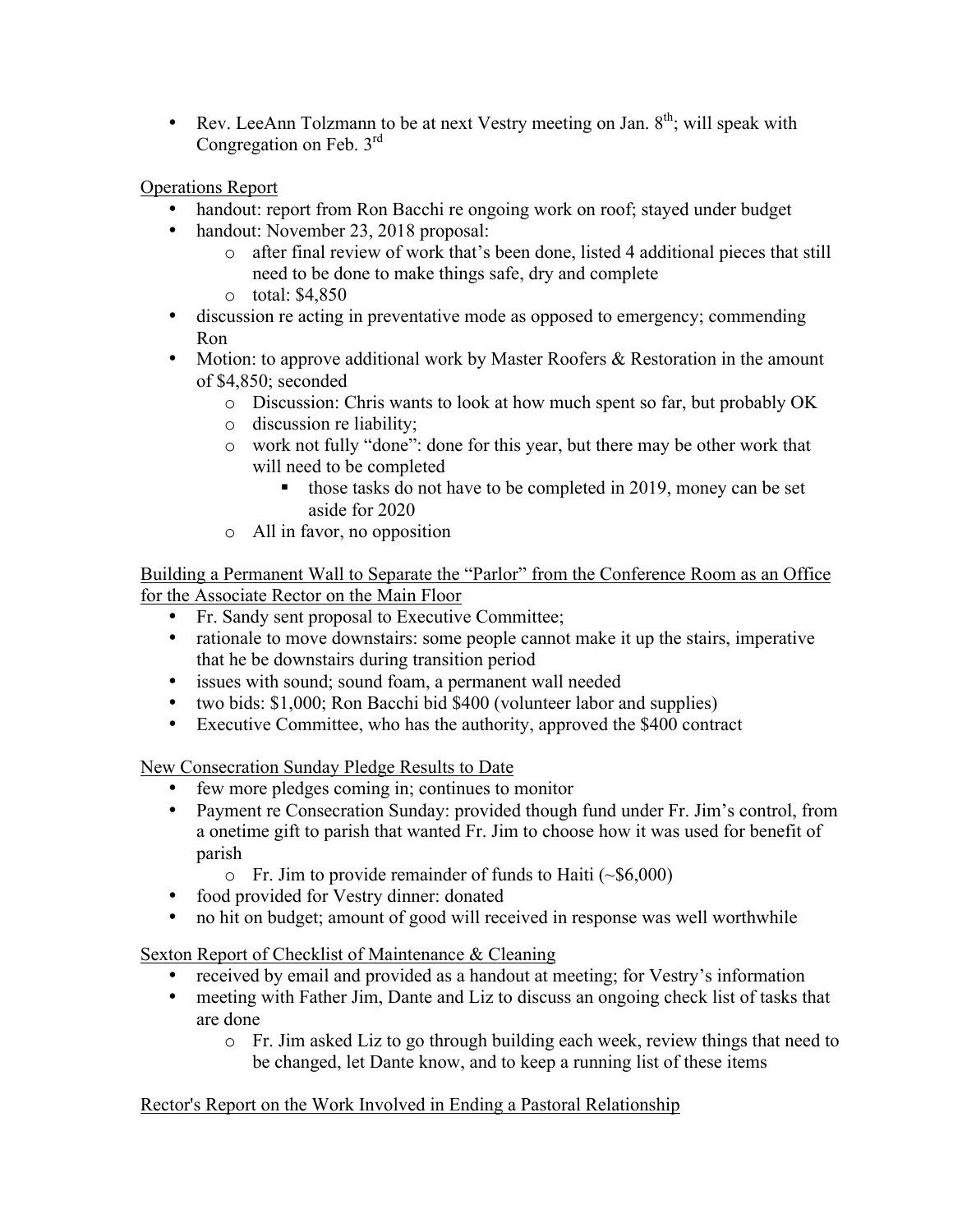- Fr. Jim to meet with LeAnn Tolzman on Thursday Dec. 6 for an exit interview o Fr. Jim to write a 15 page paper; Vestry to get copy of it
- Fr. Jim is having final visits with all home bound parishioners
- drafting 2018 reviews for all employees
- would like to have John Svagr and Ron Bacchi visit Rectory to see what needs to be done re maintenance
	- o ie. painting (11 years since last painting), masonry work;
		- estimated \$10,000
	- o discussed having an estimate done before end of year so it can be in budget

## Discussion

January 27, 2019 Annual Meeting

• tabled for January 2019 Vestry meeting

Demand on Rector's Time with Walk-Ins and Administering Discretionary Funds

- one of the biggest demands of Father Jim's time are walk-ins
- Discretionary fund: Fr. Jim has used it for charity
- Discussed need for good referral procedures
- Discussed concerning experiences with some walk-ins, discussed safety issues and the reputation that has been built
	- o discussed possibility of installing a security camera
	- o discussed amount of clergy time it takes up
		- ! possibility of designating a limited time frame per week
- Suggestion to partner with a social worker or an organization; to give money to organization and refer these walk-ins to that organization
- Issue needs to be tagged for next couple months

Review of Major Projects that have been proposed and tabled for this year

- list projects and review status; considering adding a new agenda category: "to be reviewed..."
- tabled for January 2019 meeting

Outreach-possibility of hosting future Thanksgiving Community Dinners by Kathi Bacchi

- First Congregational Church to sell their parish; they have a year left
	- o asked if St. John's could take over Thanksgiving Community Dinner at our parish
- Structure: 125 individuals who come in for sit down dinner, 100 dinner deliveries, and everyone who comes in takes home a dinner
	- o May need to modify plan a little bit because we have a different set up
		- ! maybe just sit down dinner and deliveries to shut ins
	- o restaurant donates turkeys
- Total cost: approximately \$4,000
	- o costs \$750-1,000 for sterilizing kitchen
	- o receives approximately \$1,000 in donations
- Question: would First Congregational donate an oven to us? discussed issues with our oven